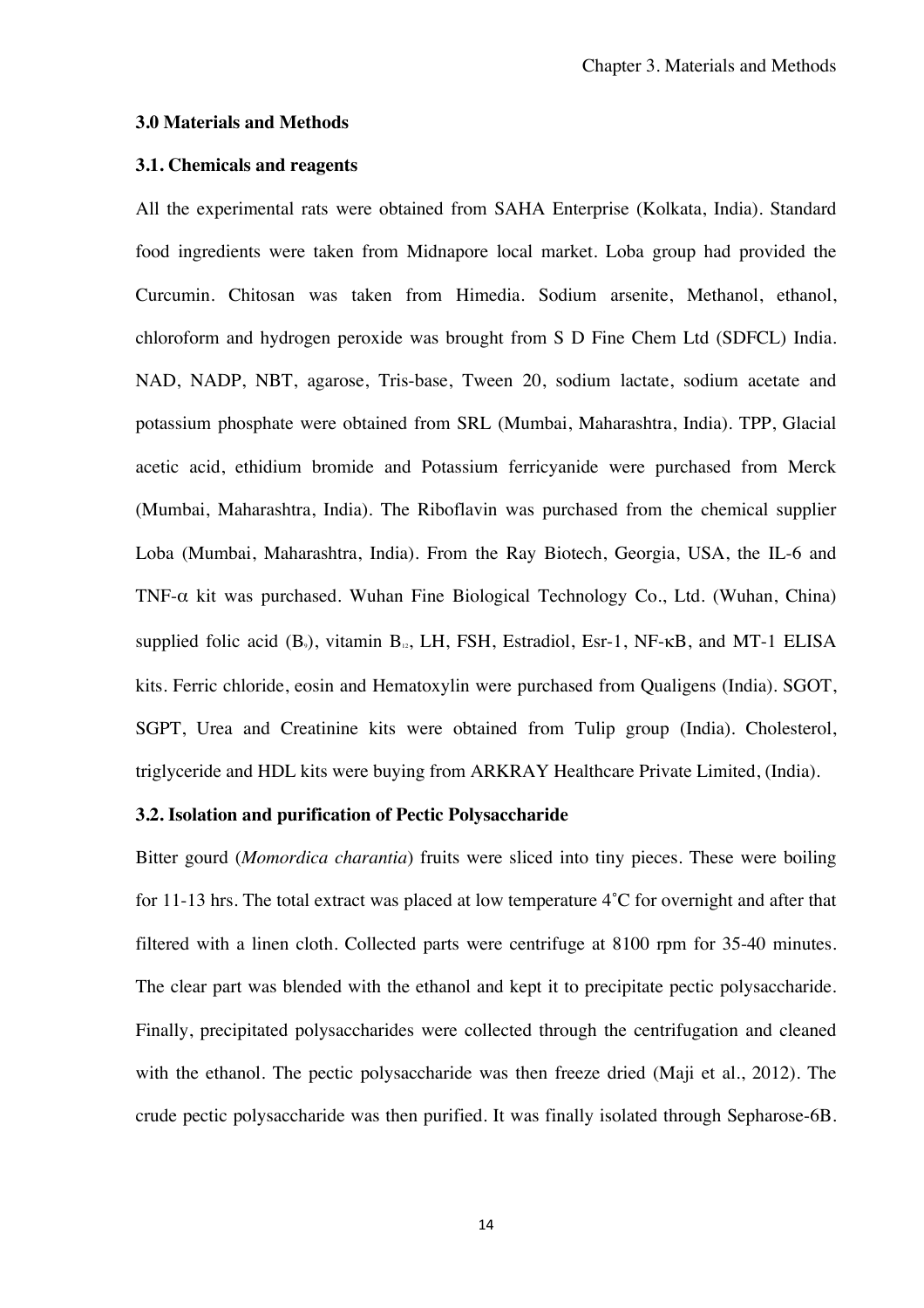Structure of the pectic polysaccharide contains D-methyl galacturonate and D-galactose with a molar ratio of 4:1 (Panda et al., 2015).

# **3.3. Preparation of arsenic with Pectic Polysaccharide**

The crude Pectic polysaccharide (0.2 gm) was added into 1.0-ppm arsenic solution. Then CCPS was mixed drop wise in the sodium arsenite (100 ml) solution using stirrer for 1 hr. Samples were filtrated through Whatman syringe filter  $(0.2 \mu m)$  and then collected. Finally, the arsenic-CCPS association is freeze-dried to use for our experimental purpose.

## **3.4. Spectrum analysis of CCPS and arsenic-CCPS association**

# **3.4.1. UV spectroscopic analysis**

The absorbance of CCPS and arsenic-CCPS association sample solution was examined over the range between 180-500 nm using the Evolution 201 UV-Vis-spectrophotometer (Thermo Fisher Scientific, Shanghai, China).

# **3.4.2. FTIR spectroscopic analysis**

The wave numbers from 400 to 4000 cm<sup>-1</sup> for each sample (CCPS, arsenic-CCPS conjugation and curcumin encapsulated chitosan nanoparticles) were also recorded in an FTIR spectrophotometer applying the KBr pellets (Perkin spectrum two FTIR system, model Spectrum two).

# **3.4.3. X-ray diffraction analysis**

The XRD studies of the CCPS and arsenic-CCPS conjugation ware conducted by D8 ADVANCE system. Few amounts of dried powder of CCPS and arsenic-CCPS conjugation was kept on holder of the sample. This assessment was completed in the temperature range within 10° to 90°C.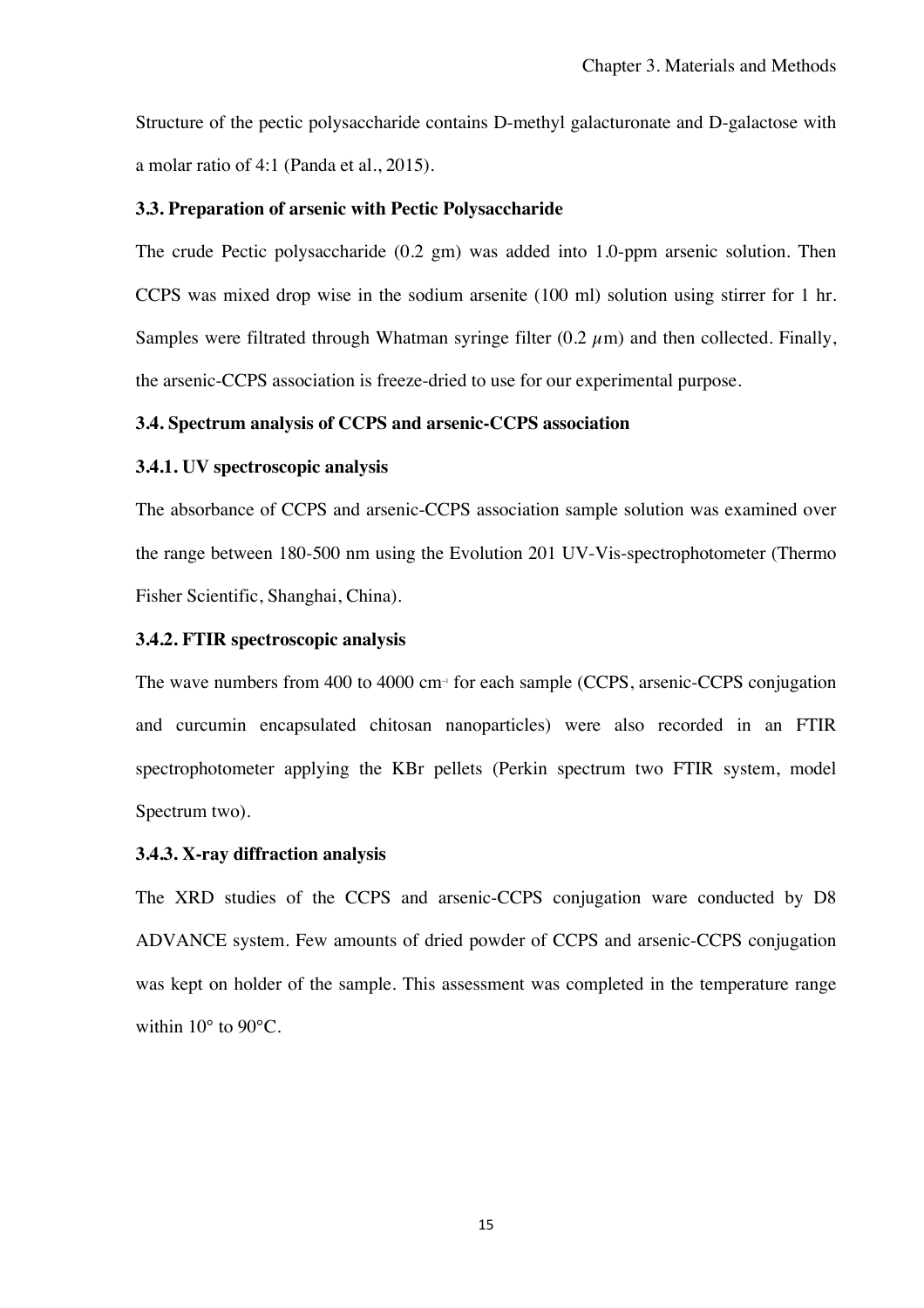## **3.4.4. <sup>1</sup> H NMR study**

For NMR analysis CCPS and arsenic-CCPS association were lyophilized with D<sub>2</sub>O. H NMR spectra of CCPS and arsenic-CCPS association samples were determined using Bruker Avance DPX-300 spectrometer (Rheinstetten, Germany) which was operated at δ 4.60 ppm and 27˚C temperature.

## **3.4.5. Electron microscopy study**

The morphology of the CCPS and arsenic-CCPS association was analyzed on a scanning and transmission electron microscope (SEM and TEM). One drop of each samples was allowed to deposit on a glass slide. It is evaporated in vacuum condition. The dried samples were dropped against a thin plated gold layer. Finally, the image of each sample was recorded at 5 kV accelerating voltage using a ZEISS EVO 18.

Furthermore, the accurate morphology of the arsenic-CCPS association was determined using a TEM which was operated with a voltage at 200 kV (CM-200, Philips). A small droplet (0.1%) of CCPS-arsenic association was assigned on a copper coated grid which also covered with carbon. Before TEM examination the samples were finally, permitted for lyophilize for 2-3 hrs.

## **3.5. Methods of curcumin encapsulated chitosan nanoparticles (ECNPs)**

## **3.5.1. Preparation of Chitosan nanoparticles**

600 mg powdered chitosan was melted in the glacial acetic acid (0.1%) solution under the stirrer for several hours. By NaOH, pH of chitosan solution was then adjusted (Calvo et al., 1997) and finally, solution was sprayed into 100 ml of distilled water under a pressure.

## **3.5.2. Preparation of encapsulated curcumin chitosan nanoparticles**

The curcumin powder (60 mg) was mixed in ethanol. The TPP solution was arranged using the distilled water (1 gm of TPP in 300 ml DW). The Tween-20 was then mixed with the chitosan solution at the same time with constant stirring. The curcumin solution is allowed to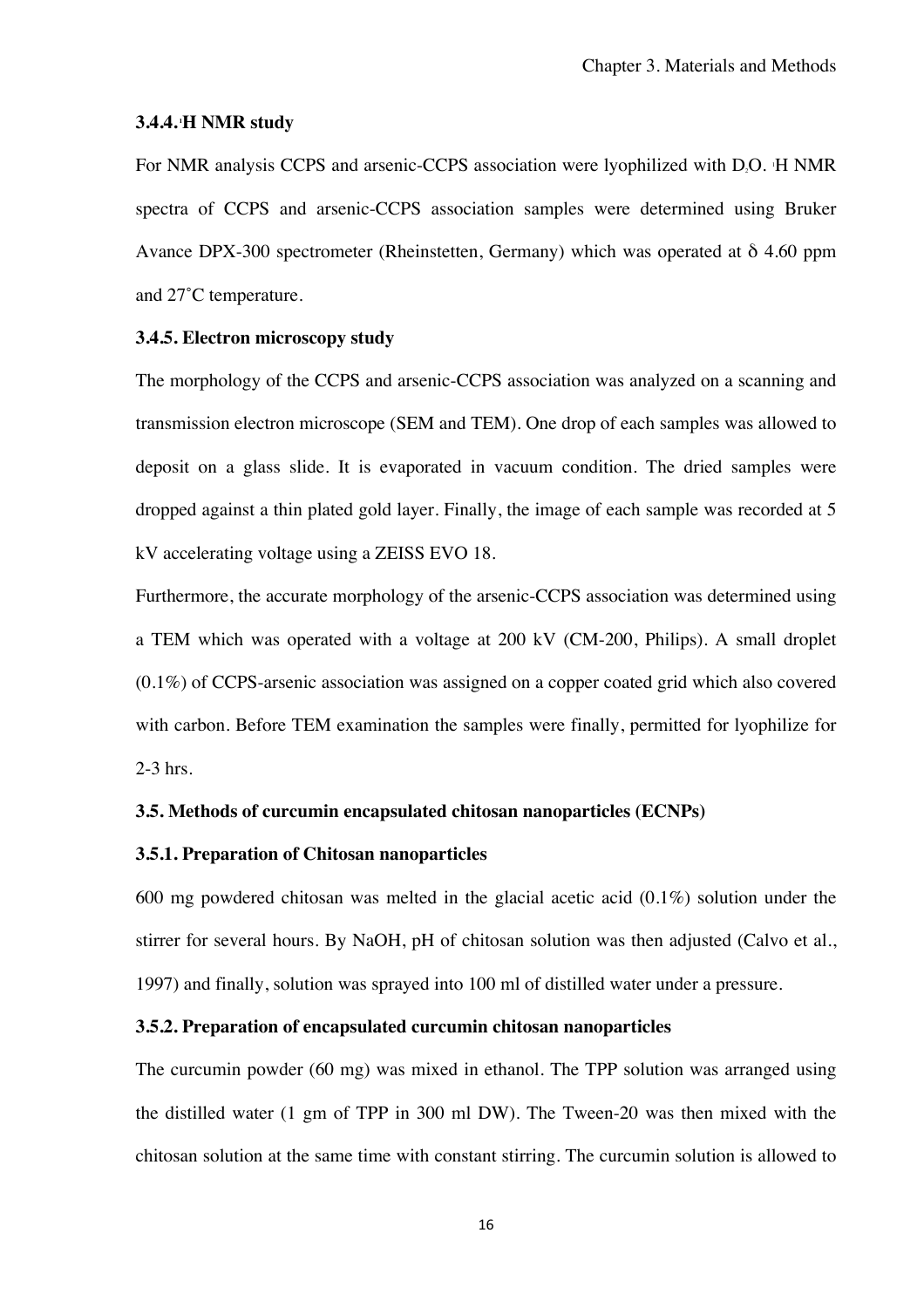mix for 30 minutes using the stirrer. The solution was stirred continuously and the prepared TPP solution was added in total solution by drop wise during stirring. Finally, the supernatant part was then permitted to centrifuge at 12000 rpm. The supernatant part was removed and the remaining part was then washed using the double distilled water. Thick part of the ECNP was collected and lyophilized. It was then stored in a chill place. The ECNPs was synthesized according to Yadav et al with slight changes (Yadav et al., 2012).

## **3.5.3. Nanoparticles characterization**

The encapsulated curcumin in the chitosan nanoparticles were examined by the UV spectrophotometry, XRD and TEM analyses respectively. The encapsulated curcumin in the chitosan was determined using Evolution 201 (Thermo Fisher Scientific, Shanghai, China) UV spectrophotometer. The nanoparticles KBr pellet samples were performed using the Perkin spectrum of two FTIR systems.

## **3.5.4. Particle size measurement by TEM**

The nanoparticles size and morphology were taken using the TEM analysis at 200 kV (CM-200, Philips). The encapsulated curcumin in chitosan were dispersed in water. A small droplet (0.1%) of aqueous solution of nanoparticles was then arranged on copper grid which is coated with carbon. Next it allowed to lyophilize for several hrs and finally determined under an electron microscope. The average and standard particle size and distribution were examined using the Image J software.

## **3.6. Animal selection and treatment**

Different weighed of female Wister rats were applied for our experiment. All the rats were taken from animal house of SAHA Enterprise. These studies were conducted following the instruction of Animal Ethical Committee, India (Ethical no-IEC/7-5/C-5/16). All the experimental rats were kept in animal house in our university campus. These rats were place in netted polycarbonate cage. Supply the sufficient temperature within 30-34°C with 12-h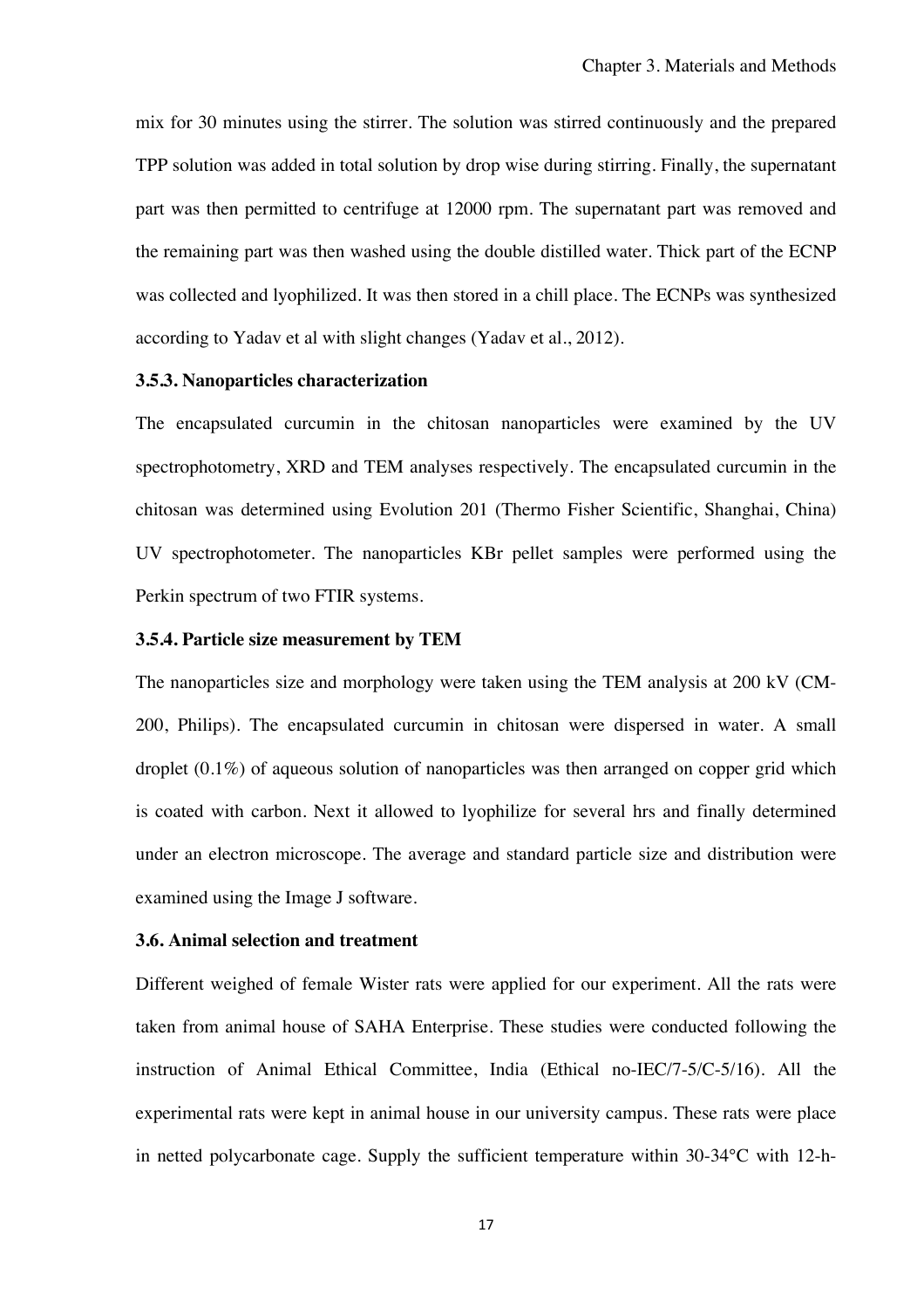light-dark cycle and sufficient percentage of humidity of all animals in the room for 10 days. Animals were allowed water and standard pellet diet. During the course of experiment animals were served with a standard rat chow diet as listed below:

- Carbohydrate: 51.0%
- Crude protein: 23.0%
- Crude fibre:  $7.0\%$
- Crude fat:  $3.0\%$
- Moisture: 13.0%
- Phosphorus:  $1.0\%$
- Sodium: 1.0%
- Calcium:  $1.0\%$

# **3.7. Vaginal smear investigation**

The droppers were used to collect the Vaginal smears of female rats. Containing 0.9% of normal saline dropper was inserted into the vagina. For several times saline was flushed into the vagina. Collected fluid was then placed onto the glass slide and kept to dry for few minutes (Champlin et al., 1973). Dry slides were allow to stain (Leishman) and after that estrous cycle of female rats was determined under a light microscope (40 x magnifications).

## **3.8. Assay of serum total protein**

The biuret method has been used here to assay the total protein of serum. A colored chelate forms in alkaline solution, cupric ions and compounds containing at least two -CONH<sub>2</sub>, - $CH<sub>2</sub>NH<sub>2</sub>$ , CSNH<sub>2</sub> or similar groups. These are joined directly through a carbon or nitrogen atom, one cupric ion and nearly six peptide bonds in proteins form a chelate.  $CU2+$ Proteins have formed blue colour complex.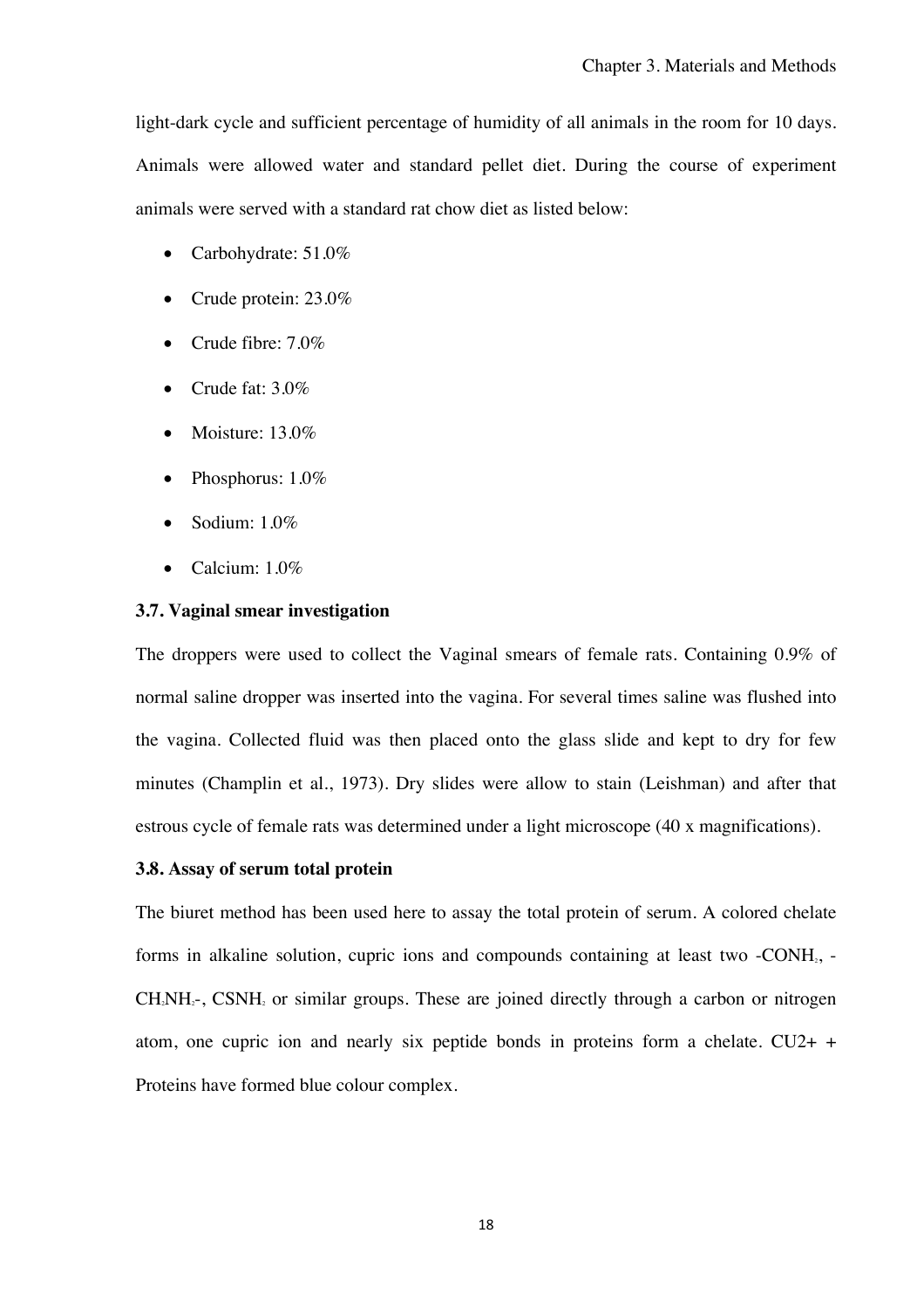## **3.9. Assessment of General Toxicity: Liver Function test**

Serum creatinine, urea, SGPT and SGOT were assayed from the different groups of all female rats by the standard protocol using the assay kits. These kits were supplied by Tulip Group, India or other reputed company.

### **3.9.1. Estimation of serum creatinine**

Presence of alkaline medium an orange coloured complex was formed by the reaction of creatinine with the picric acid. The formation of this complex was assayed by reading the alter in absorbance around 505 nm in a selective interval of time that is also proportional to creatinine concentration. The optimization of reaction time as well as the concentration of sodium hydroxide and picric acid has been done to avoid the interference from ketoacids.

## **3.9.2. Estimation of serum SGPT**

SGPT also catalyzes the transfer of amino group between L-Alanine and  $\alpha$  ketogluterate to form glutamate and pyruvate respectively. In the presence of Lactate dehydrogenase these reacts with NADH and form NAD. The oxidation rate of NADH to NAD was measured as decrease in absorbance that is proportional to the activity of SGPT in serum.

#### **3.9.3. Estimation of serum SGOT**

SGOT catalyzes the transfer of amino group between L-aspartate and  $\alpha$  ketogluterate to form Glutamate and Oxaloacetate and these reacts with NADH in the presence of Malate Dehydrogenase to form NAD. The rate of oxidation of NADH to NAD is calculated as reduce in absorbance that is proportional to the SGOT activity in the serum sample.

### **3.10. Assessment of General Toxicity: Lipid Function test**

The plasma level of lipid profile such as cholesterol, triglyceride (TG), HDL and LDL were measured from the several groups of all female rats by the standard protocol using the assay kits. (These kits were supplied by ARKRAY Health care Private Limited India.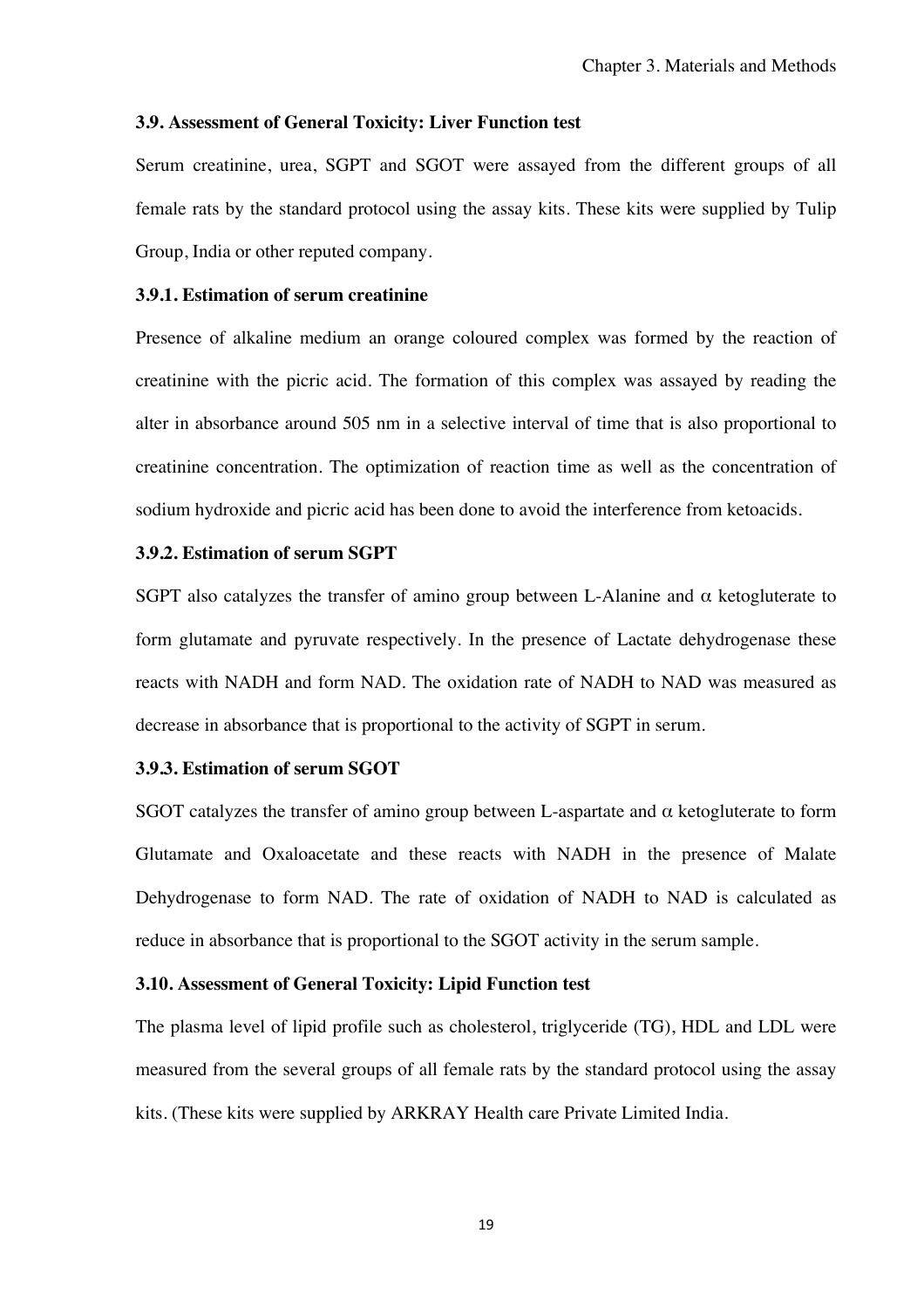## **3.10.1. Estimation of Total Cholesterol (Oxidase method)**

Esterase hydrolyses was hydrolyzed esterifies cholesterol into free cholesterol. Then the free cholesterol is further oxidizing into  $H_2O_2$  and then reacts with the phenol and 4aminoantipyrine, under the catalytic influence of peroxidase to form a red quinoneimine complex.

## **3.10.2. Estimation of Triglycerides**

The triglyceride level was measured using the standard protocol of assay kit. In presence of Lipoprotein Lipase, Triglycerides were hydrolyzed to produce glycerol and free fatty acids. Reaction between glycerol and glycerol kinase was producing the formation of glycerol 3 poshpate, H<sub>i</sub>O<sub>2</sub> and glycerophosphate oxidase. Finally, H<sub>i</sub>O<sub>2</sub> was further react with the phenolic compound and formed 4- amino anti pyrine and quinoneimine dye complex.

# **3.10.3. Estimation of HDL–cholesterol**

The serum was reacted with the contained Polyethylene Glycol in the precipitating reagent. All the VLDL and LDL were then precipitated. The HDL residue presence in the supernatant was then analysing as a sample for cholesterol using the cholesterol reagents. Finally the absorbance was measured at 600 nm.

## **3.10.4. Estimation of LDL-cholesterol**

LDL-cholesterol was precisely measured using the relation as:

LDL-cholesterol = Total cholesterol - Triglycerides /5-HDL-cholesterol.

## **3.11. MDA and CD assay**

Uterine, ovarian and liver (20% w/v) tissue slices were homogenized using chilled PBS (0.1 mol/L, pH 7.4). All the homogenates slices were allowed to centrifuge for few a minute at 15,000×g. The supernatant parts of above slices were taken for the MDA and CD assay. MDA was done following the given method as in Devasagayam et al., 2003.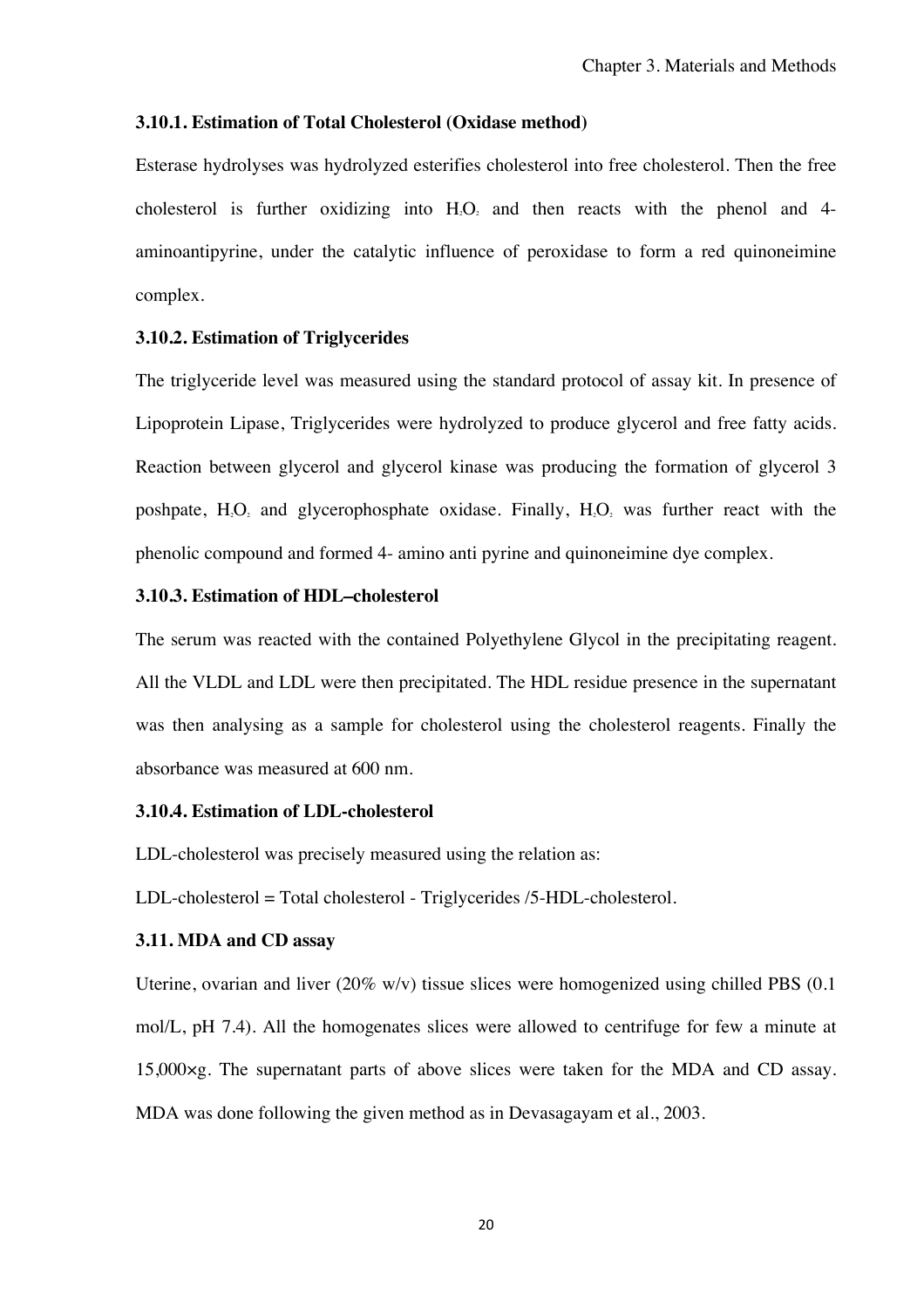The uterine, ovarian and liver slices were done by the calculating amount of CD. The supernatant parts of tissues were extracted using the chloroform-methanol mixture (2:1). Following the centrifugation extracted lipids residue was evaporated by a dryer. The rest of lipids were then re-dissolved in a little amount of cyclohexane and measured at 233 nm. Finally, formed lipohydroperoxide was evaluated around 234 nm (Kumar, 2012).

## **3.12. Estimation of NPSH**

The uterine horns and ovarian tissues were homogenized using 0.1 M chilled buffer (pH 7.4) and placed in 4°C to centrifuge at 10,000g for 10 minutes. After centrifugation, the supernatant part was taken for the assessment of NPSH by a standard DTNB method (Mieyal et al., 2008). Precipitation of protein was collected using of sulfosalicylic acid. Clear supernatant part was then added in sodium phosphate buffer (0.1M) containing DTNB. Finally, absorbance of NPSH level was recorded at 412 nm.

## **3.13. Spectrophotometric assay of SOD, Catalase, Px and Gpx**

10% (w/v) of tissue's (uterus, ovary and liver) concentration was kept in homogenizer containing 100 mmol/L chilled tris HCl buffer (pH 7.4). All the homogenized tissue slices were centrifuged for a few minutes at 10000g at 4°C. The intracellular SOD contents in homogenizing tissue slices were examined by a standard method of Pattichis et al., 1994. The reacted cocktail was arranged by adding 800 μL of TDB, 40 μL of 7.5 mmol/L, NADPH, 25 μL of EDTA-MnCl<sub>2</sub> in 100 μL of tissue supernatant. Afterwards the SOD content in mixture was assayed at 340 nm at the oxidation rate of NADPH. The intracellular catalase contents in homogenizing tissue slices were done a standard method by Hadwan, 2016. The presence of acetic acid in dichromate was changed into the per chromic acid. In the presence of  $H_2O_2$  it transformed into chromic acetate during heating procedure. The acetate was examined at 570 nm. Prepare catalase reaction was splits in the presence of H<sub>2</sub>O<sub>2</sub> for several times. The same reaction was altered during the mixture of dichromatic acetic acid for several times. One unit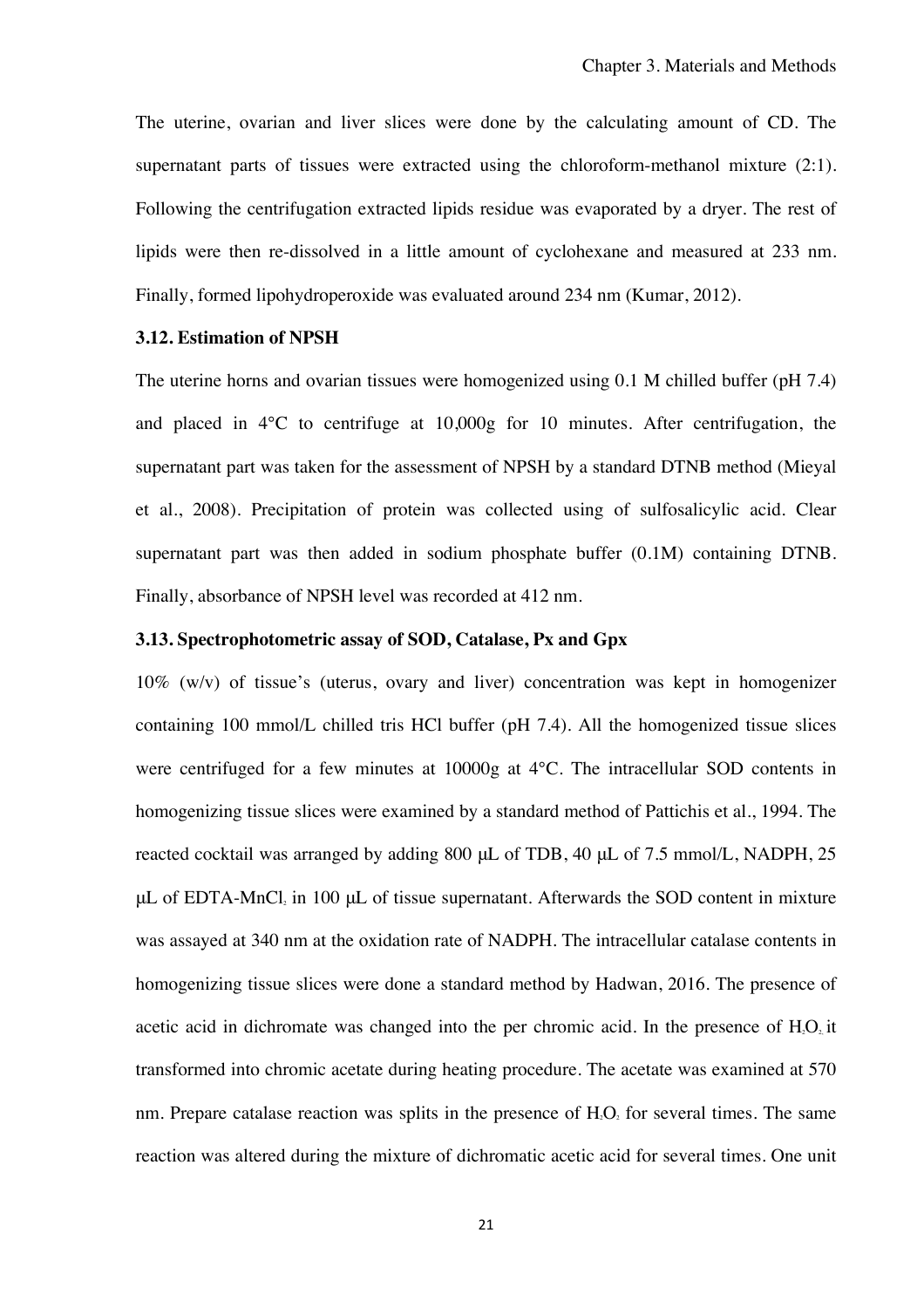of activity was observed as consumed  $H_2O_2$  one mole per minute per milligram of protein. The uterine, ovarian tissues were homogenized with the help of 0.1 M PBS (pH 7.0). Following the centrifugation separeted supernatant part was used for the peroxidase assay. In presence of 12.3 mM H<sub>2</sub>O<sub>2</sub>, 0.1 ml of tissue supernatant part and 20 mM of guiacol cocktail were finally read at 436 nm (Sadasivan and Manickam, 1966). The uterine, ovarian and liver GPx activities were also measured using the procedure given by Paglia and Valentine 1967. The GPx activity of tissues was considered as a nmol NAD(P)H oxidized/min/mg of protein.

## **3.14. Assessment of SOD, Catalase, Px and GPx by gel electrophoresis**

The uterine horns, ovarian and liver tissues (20%; w/v) were first allowed to homogenizer with chilled 1.0M PBS (pH 7.4). All homogenized tissues were centrifuged at 10000g at low temperature 4°C for a few minutes. This SOD activity was used in 12% native gel. 50 μg of proteins from the rest part of tissues were allowed in 12% native gel (Weydert and Cullen, 2010). The gels were then kept in mixing of NBT (2.3 mmol/L) and riboflavin (28 µmol/L) for a few minutes. Finally, gels were incubated with TEMED (28 mmol/L) in dark place for 20 minutes. The reduction NBT was done using the principle of inhibition. Exposing of the light on gels showed achromatic SOD bands against a dark blue background. Tissues extracts having 50 μg proteins were allowed in 8% native gels to analyze the catalase, peroxidase and GPx activity. For the detection of catalase activity after electrophoresis, gels were kept in dark place in  $H_2O_2$  solution (0.003%) (Lewis et al., 2005). After incubation the gels were allowed to stain in the mixing solution of 2% of ferric chloride and potassium ferricyanide. Finally the bands were appeared bluish-yellow in colour against a green background. For the finding of peroxidase activity, after electrophoresis the gels were then stained with the solution of 100mg benzidine powder and 4.5ml glacial acetic acid in the presence of  $H_2O_2$ (30%) (Hasan and Aburahma, 2014). The GPx activity was evaluated by eliminating peroxide. This peroxide played an important role to change potassium ferricyanide into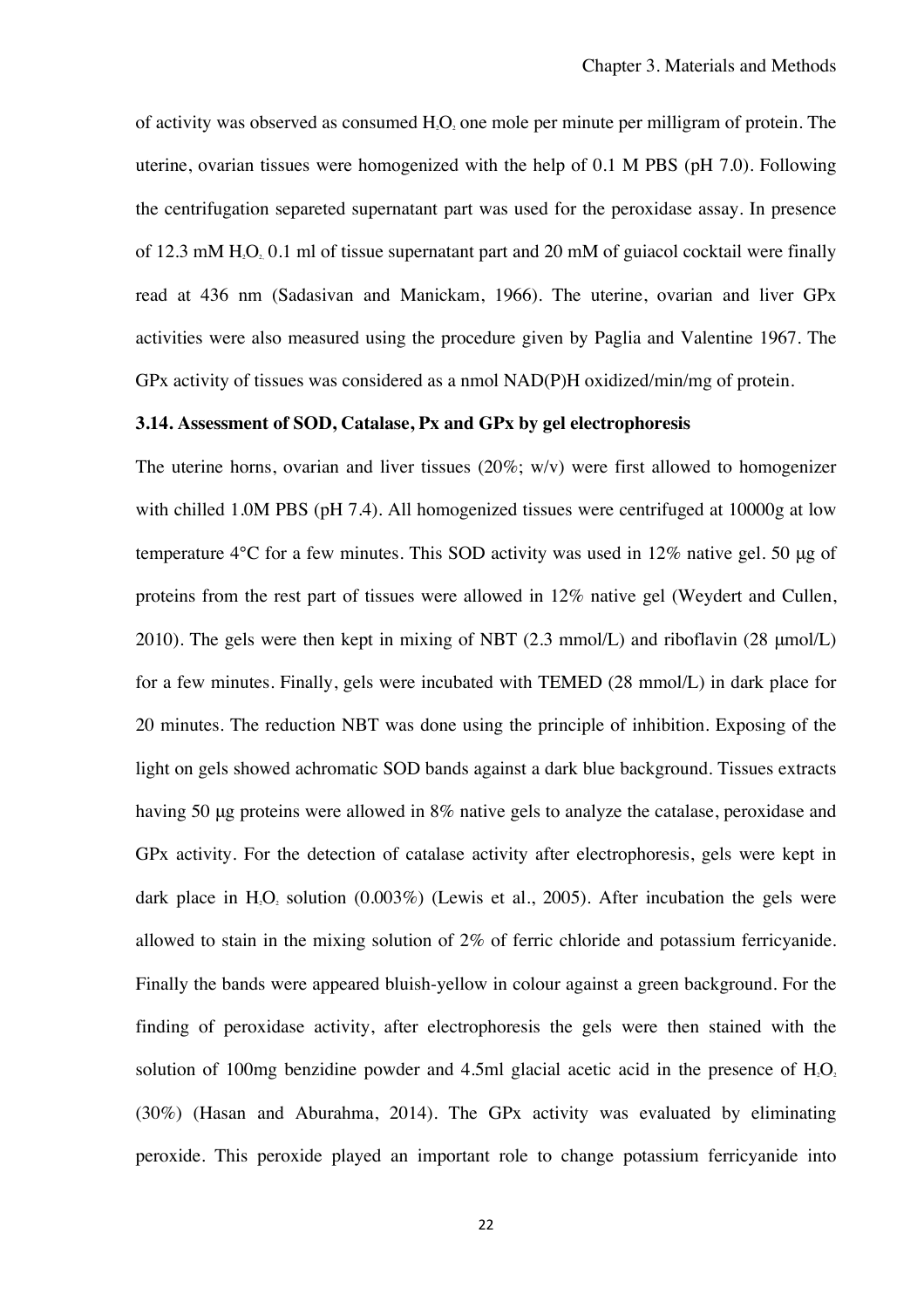ferricyanide. GPx eliminates the peroxide which help to reduce the ferric chloride (Liu et al., 2006). Finally the clear achromatic bands were appeared due to ferric chloride against the blue-green background. The density measurement of all bands was done using the image J software.

## **3.15. Spectrophotometry assay of serum LDH**

Serum LDH levels were computed using the LDH kits according to the (Tulip Group, Goa, India) manufacturer's directions. In the presence of NADH and formed NAD, the LDH changes pyruvate to lactate. The reducing in the absorbance was indicated the rate of oxidation of NADH to NAD and was proportional to the LDH activity.

## **3.16. Determination of serum LDH**

Serum LDH activity was observed using agarose (1.2%) gels in 50mM Tris-HCl buffer solution (pH 8.2) (Brandt et al., 1987). The gels were placed onto electrophoresis tank and 15-25 μl serum were filled in wells of gel. Finally, gels were electrophoresed at 150-170 Volt. It was then developed using the mixing solution of Tris (1.0M), Na-lactate phenazinemethosulphate tetrazolium-blue NAD and H<sub>2</sub>O. The gels were placed at  $37^{\circ}$ C to develop colour reaction. Finally, the gels were washed using distilled water and found serum LDH was made exposure to light. The band density was measured using the image J software.

#### **3.17. Study of DNA Fragmentation**

The uterine horns were taken for DNA preparation. The uterine tissues were placed in homogenizer and it was treated with lysis buffer comprise 20 mM EDTA, 1% SDS, 10 mM NaCl, 0.5 mg/ml proteinase K and 50 mM Tris (pH 8.0). The cell lysate was placed at 4°C for 15 minutes and centrifuged for a few minutes (Garcia-Martinez et al., 1993). Supernatant part was treated with the solution of chloroform and phenol (1:1) and softly mixed. It was precipitated into two parts of ethanol and one tenth part of sodium acetate and then allowed to centrifuge. After centrifugation, part of the pellet was gently mixed in 30μl deionized water–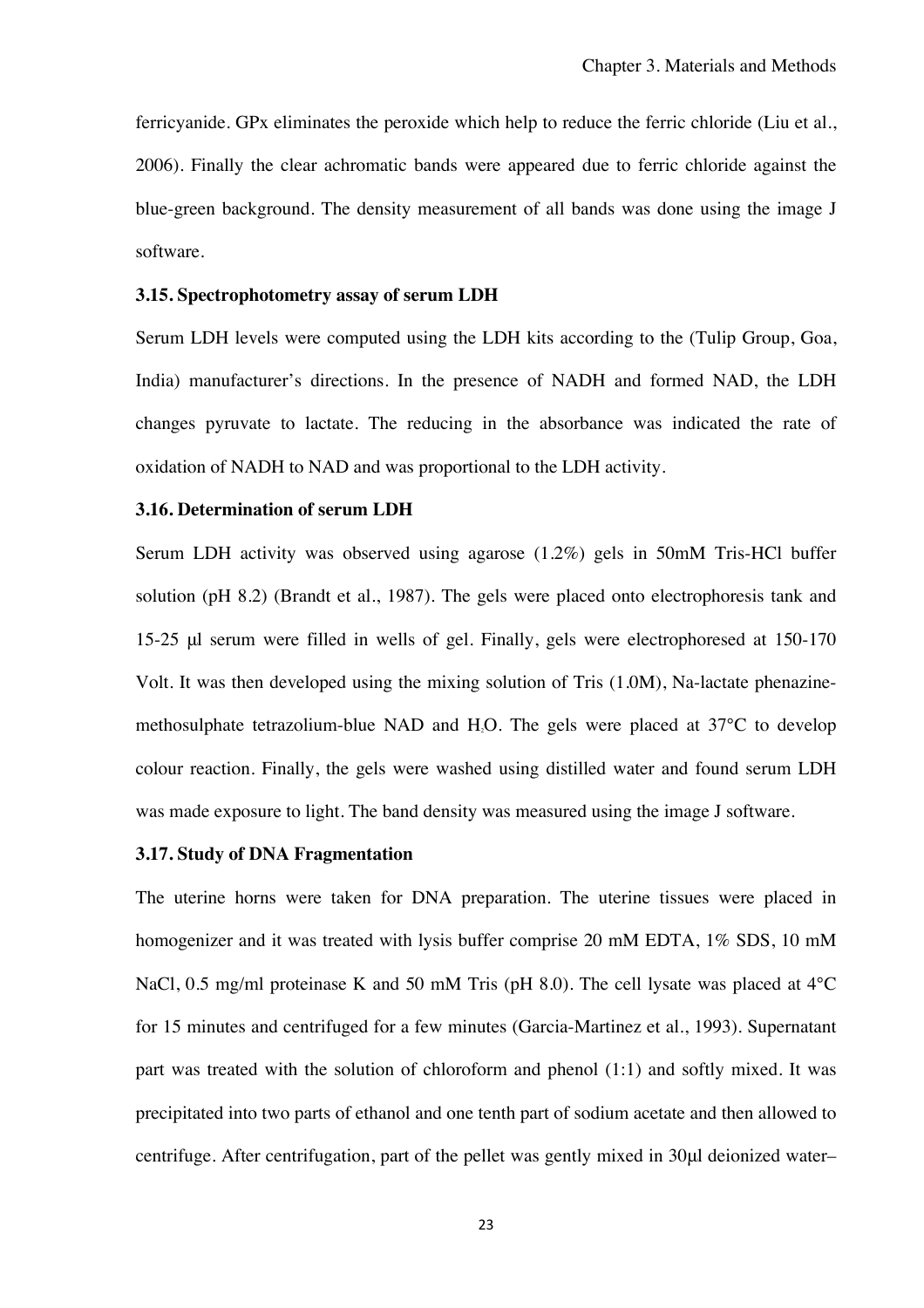RNAase solution along with loading buffer (5µl). It was then kept at 37<sup>o</sup>C for few minutes. The ethidium bromide containing agarose gel was electrophoresed at 65 Volt. Finally DNA gel was visualized under the Bio-Rad documentation system.

## **3.18. Comet assay**

The glass slides were pre-coated into the prepared agarose solution (1%). The suspension of liver and uterine cells was exposed to prepare 0.6% of low melting agarose in PBS solution and it was then incubated at 37°C (Singh et al., 1988). After solidification, glass slides were precoated into 1% agarose solution and coverslips was gently placed onto the slides. After the solidification of 1% removed agarose coverslips and slides were dipped into chilled lysis buffer (10mM Trizma base, 10% DMSO, 2.5mM NaCl, 85mM EDTA, 1% Triton X-100 and 1% SDS, pH 10) for 2 hrs at 4◦ C with a slight modification. The slides were then separated from lysis buffer and cleaned several times using PBS solution. The slides were then kept at room temperature for 35-40 minutes. All the slides were dipped to wash thrice in water for removing of excess salts. After that, all slides were allowed to keep in electrophoresis tank. The electrophoresis tank was filled with 1mM EDTA and 0.3 M NaOH containing buffer. Electrophoresis was done at 30 Volt for a few minutes. After electrophoresis, slides were then soaked in PBS for neutralization for three times. The slides were then allowed to stain with ethidium bromide solution (10mg/ml) and kept at dark condition for 5-10 minutes. Slides were soaked in water to remove the excess stain and finally, slides were examined under a (Eclipse LV100 POL, Nikon-Tokyo, Japan) fluorescence microscope by Vis Comet software (Impuls Bildanalyse-Amsterdam, Netherlands).

#### **3.19. Ovarian Δ<sup>5</sup> , 3β-HSD and 17β-HSD activities**

Ovarian tissues were homogenized using chilled buffer containing potassium phosphate (5.0mM), EDTA (1.0mM) and 20% spectroscopic-grade glycerol and centrifuged at 10000g for 30-40 minutes. The part of collected supernatant tissue was used for the detection of  $\Delta$ <sup>5</sup>,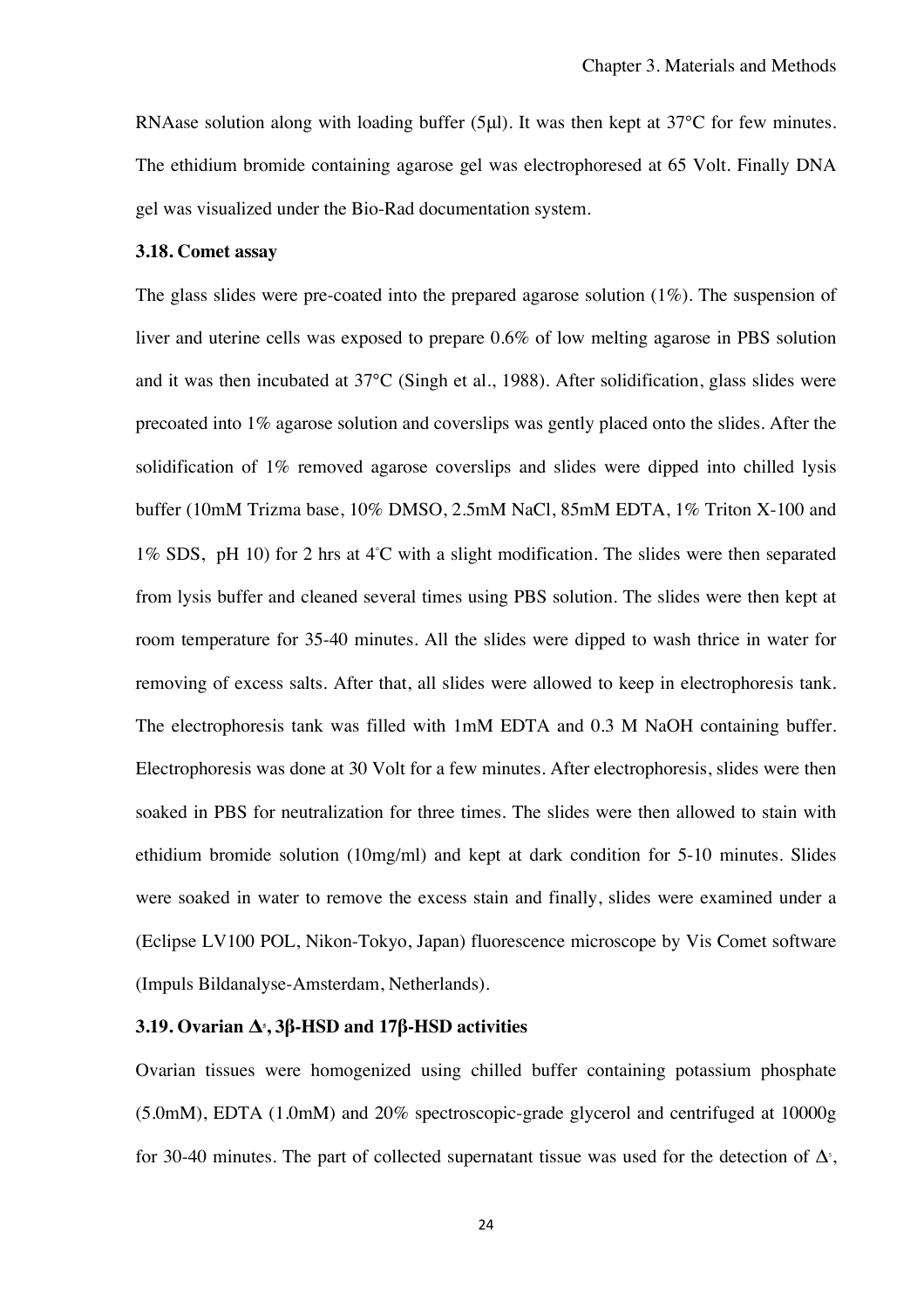3β-HSD. Then addition of DHEA (30 μg) and NAD (0.5 μM) into the supernatant parts were then allowed to mix properly together for a few minutes (Talalay, 1962). Finally, the absorbance data was taken at 340 nm against the without NAD of reagent blank.

For the measurement activity of 17β-HSD, homogenates tissue was added with crystalline BSA (25 mg), NADP (1.1  $\mu$ M), and testosterone (0.3  $\mu$ M) and it was then mixed properly (Jarabak et al., 1962). Finally, the absorbance was found at 340 nm against a blank without NADP.

#### **3.20. Determination of serum Vitamin B<sub>12</sub>, Folic Acid and Vitamin-C: HPLC**

 $C_{18}$  column of reverse phase HPLC was applied for the measurements of vitamins levels in serum. Vitamin  $B<sub>p</sub>$  was collected from the 5.0 ml serum using the addition of 1.0% acetate buffer (pH 4.6) (Stefova et al., 1997). The extract of vitamin  $B<sub>p</sub>$  was placed in boiling water bath for 25-30 minutes. A clear supernatant part was collected following the centrifugation.

Folic acid  $(B_9)$  was collected from the 0.2 ml of serum by addition of potassium tetraborate (50 mM/L) and 1.0% sodium ascorbate (pH 9.0) (Kalmbach et al., 2011). The extracted folic acid was allowed to vortex and then boiled for 25-30 minutes and placed in a dark background for overnight at 4 °C. Here, an internal standard eTHF was used. Above extracted samples were allowed to filter and analyzed in a HPLC. For the detection of vitamin-C in serum it was centrifuged at 2750g for 5-10 minutes (Robitaille and Hoffer, 2015). The collected clear part was properly mixed in presence of disodium EDTA (2.0 mmol) with MPA (10%) and allowed to place for 5 minutes in ice a chamber. Following the centrifugation, the collected ascorbic acid (protein free) was placed in the dry ice. Finally, it was kept at −80 °C. Vitamin-C level in serum was finally detected in reverse phase HPLC.

## 3.21. Assessments of Vit-B<sub>12</sub>, B<sub>2</sub> and Hcy: ELISA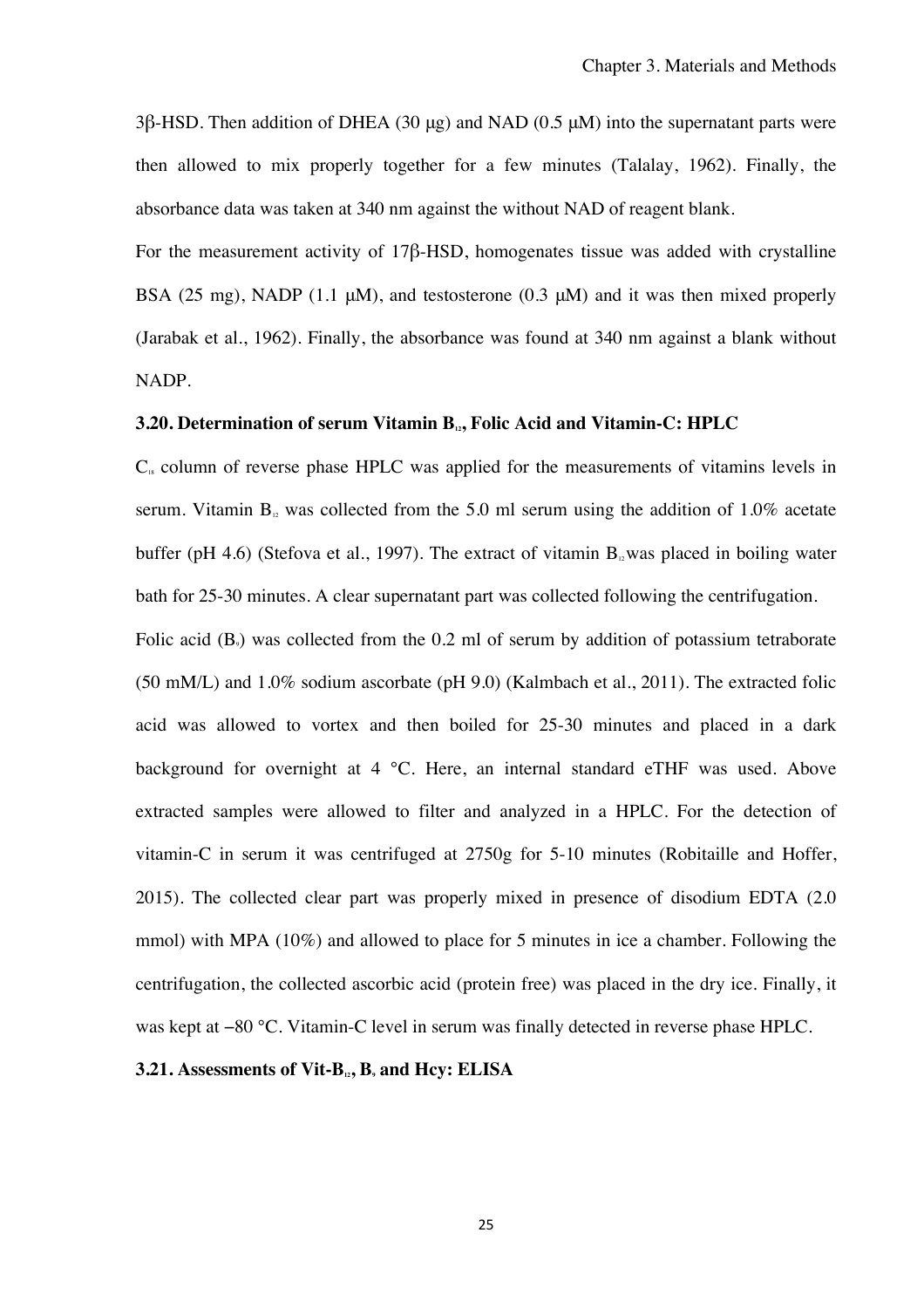Levels of the Vit- $B_{12}B_9$  and Hcy in serum were assayed using the ELISA kits. All these procedures were given by manufacturers of Wuhan Fine test-China. Based on the competitive ELISA technique these vitamins levels were performed.

The ELISA microtiter plates were also pre-coated with the vitamin of homocysteine,  $B_{12}$ , and folic acid. The tested samples and standards on the solid phase supporter can compete with each other for binding with biotinylated detection antibody. The microtiter plates are also allowed to wash to eliminate the excess unbound sample or standard. In each microtiter of all wells, HRP-Streptavidin (SABC) is also added. The incubation step is then permitted for a few minutes. In every microtiter of all wells, a TMB substrate solution is added. A sulphuric acid solution is next to added to stop the enzyme-substrate reaction. The color change reaction was determined at around 450 nm. Finally, the vitamins of homocysteine,  $B_{\nu}$ , and folic acid concentration data was taken by the calculating of the sample's OD to the standard curve.

#### **3.22. Assessments of Serum Hormone analysis**

The levels of estradiol and gonadotrophin hormones (LH and FSH) were assayed using the ELISA kits. All procedures were given by manufacturers of Wuhan Fine test-China. Based on competitive ELISA technique these vitamins levels were performed.

The ELISA microtiter plates were pre-coated with Estradiol, LH and FSH. The tested samples and standard also incorporated for the binding with biotinylated detection antibody. The excess unbound, conjugates and standards samples were washed and the plates are allowed to incubation. HRP-Streptavidin (SABC) and TMB substrate are also added in microtiter plates. The sulphuric acid is finally terminated to the enzyme-substrate reaction. The color changed reaction was finally recorded at 450 nm wavelength which is compared to the OD of the samples to the standard curve.

#### **3.23. Assessments of Esr-1, NF-**k**B, TNF-α, IL-6 and MT-1**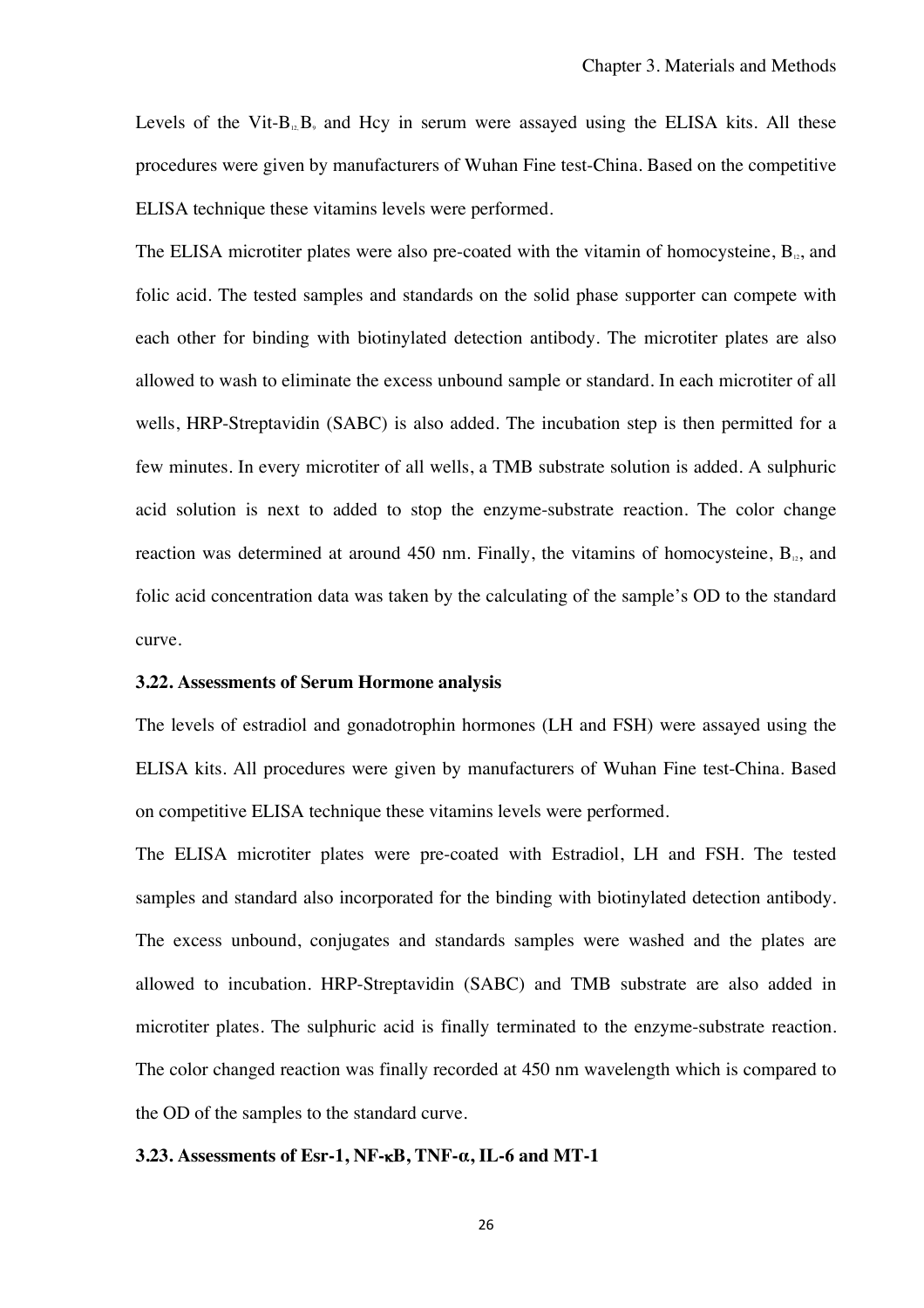The levels Esr-1 and NF- $\kappa$ B of uterine, TNF- $\alpha$  and IL-6 of serum, and MT-1 of liver, were assayed using the ELISA. All the procedures were recommended given by manufacturers of Wuhan Fine test-China and RayBio.Based on the sandwich ELISA method these inflammatory cytokines and pro-inflammatory markers levels were performed. For the detection of the above parameters, the ELISA microtiter plates were already pre-coated with Esr-1, NF- $\kappa$ B, TNF- $\alpha$ , IL-6 and MT-1. The tested samples, standards, and also biotinconjugated detection antibody included in each well. The microtiter plates are allowed to washed and incubated for a few minutes. HRP-Streptavidin is then added in wells. In each well, the TMB substrate is added and allowed to incubation. After catalyzing the TMB by HRP which is formed the blue colour reaction. The blue colour reaction is then transferred to the yellow reaction adding the acidic stop solution. The concentration of each sample was finally recorded at 450 nm.

# **3.24. Uterine-Ovarian histopathology**

During sacrifice uterine and ovarian tissues were removed and preserved in formalin. The uterine and ovarian tissues were dehydrated with increasing concentrations of ethanol. After that, tissues were cleared using the xylene and finally fixed in paraffin. Then the 5μm thickness sections of tissues were allowed to stain using the procedure of hematoxylin-eosin (Harris). Using a microscope (Olympus, CX21i, magnification 400x) all the above stained sections were examined and finally evaluated the uterine and ovarian tissues architecture alteration.

### **3.25. Calculation and Statistical analysis**

Organs weight ratio was calculated according to the formula:

Organo Somatic Index = Organ weight / body weight  $\times 100$ 

All experimental results were defined mean  $\pm$  SE, n=6 in variable groups. Variation between the control with vehicle and arsenic challenged groups were estimated using one-way